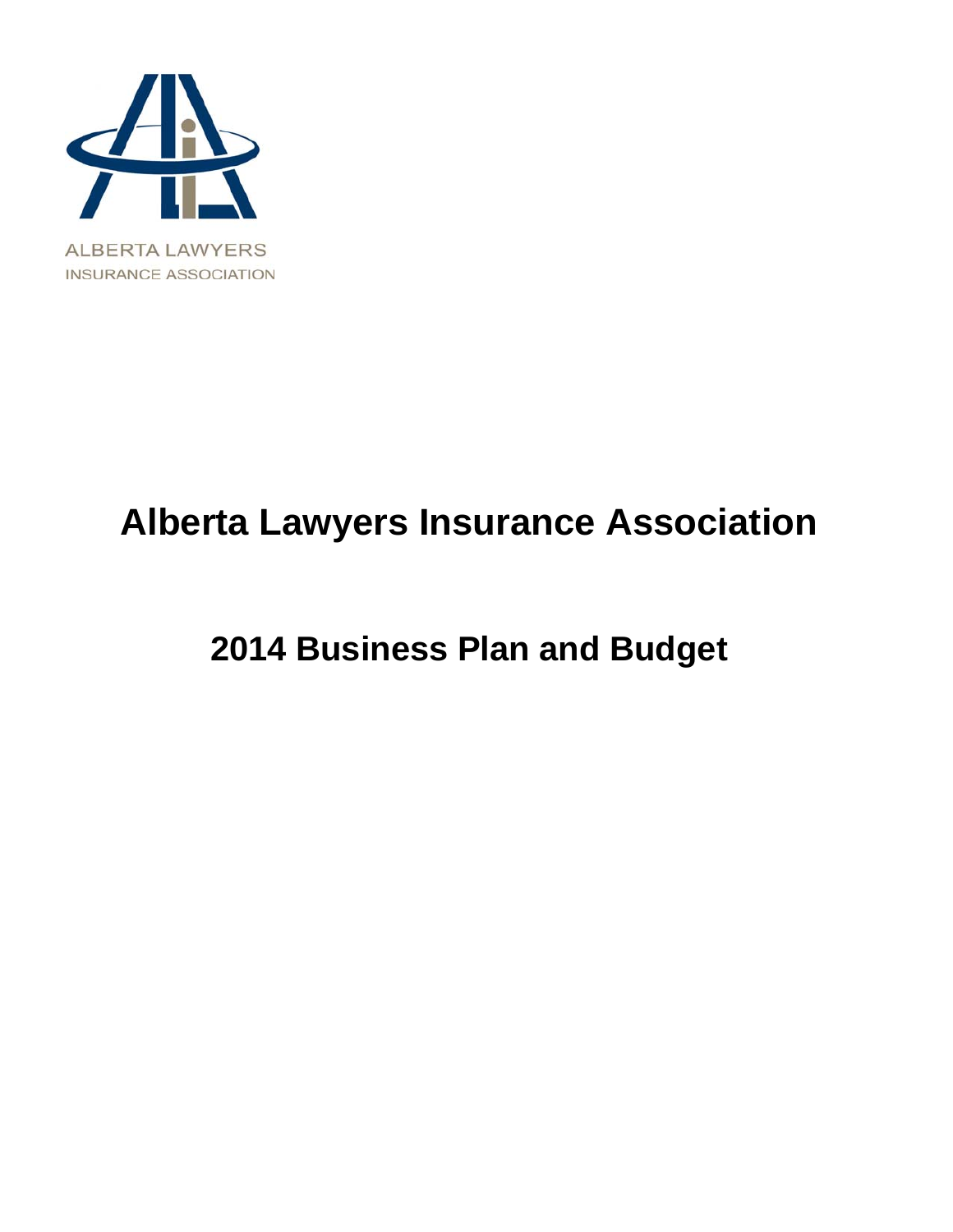# **Table of Contents**

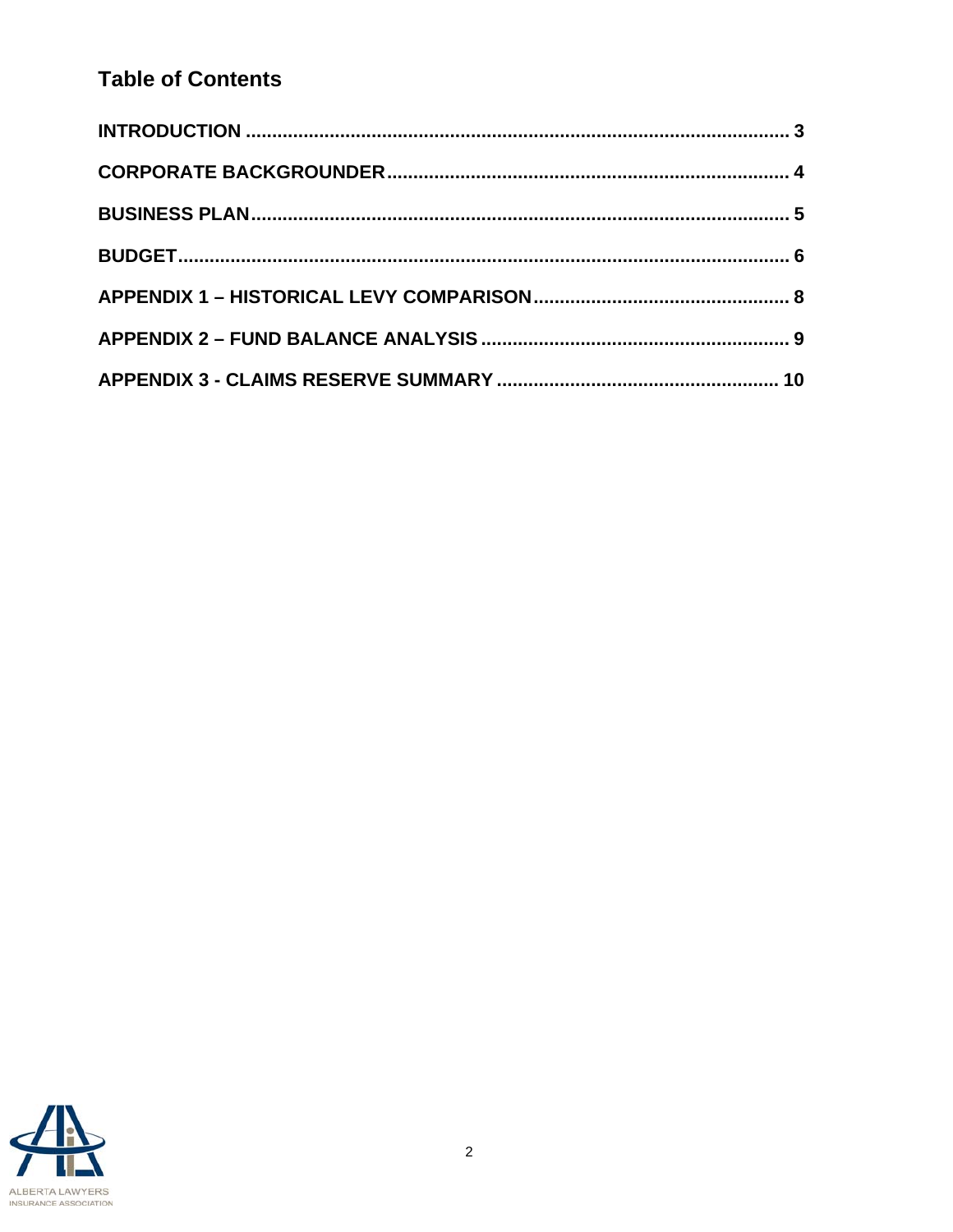### **Introduction**

The 2014 Alberta Lawyers Insurance Association (ALIA) business plan and budget for the period January 1, 2014 to December 31, 2014 is presented below. It was driven by a business plan developed by the Director of Insurance and reviewed by the Executive Leadership Team of the Law Society.

This business plan and budget is presented to the Budget and Financial Affairs Committee (BFAC) for their consideration to recommend to the Benchers and the ALIA Board of Directors for their approval. The 2014 budget reflects a levy of \$3,680; an increase of \$130 (or 3.7%) from the 2013 levy of \$3,550.

When considering the ALIA budget, it is important to note that there are two major elements to the budget that are difficult to predict and, to a large extent, beyond the direct control of ALIA's management:

1. The provision for claims and related costs

ALIA's actuary provides an estimate of the liability for future potential claims as of the end of each fiscal year. We book an entry in ALIA's accounting records to reflect the estimated liability as determined by the actuary. The amount of this entry depends on the change in the level of the reserve (or liability) from one fiscal period to the next after taking into account claims and costs paid and recoveries during the period (please see Appendix 3 for details of the reserve). The other side of this entry results in an expense on ALIA's income statement. We refer to this expense item as the "provision for claims and related costs". The amount of this expense is directly related to our actuary's assessment of the present value of future claims at year end. This assessment can vary significantly from year to year depending on external factors related to the claims experience of insured lawyers and general economic conditions. We budget for claims expense based on previous years' experience, but this experience can change significantly as the actual fiscal period unfolds.

2. Unrealized gain (loss) on investments

The market value of ALIA's investment portfolio was just over \$110 million at the end of June 2013. The portfolio is professionally managed by an external investment manager (currently Mawer Investment Management Ltd.) in accordance with a Statement of Investment Policies and Goals (SIP&G) as approved by the Benchers of the Law Society. The performance of our investments and compliance with the SIP&G is regularly monitored by Law Society management and the BFAC. As required under current Canadian accounting standards, we record changes in the market value of the portfolio through the fiscal year in our accounting records. The change in value is reflected on ALIA's income statement as "unrealized gain (loss) on investments". We do not budget for this item due to the inherent unpredictability of investment markets.

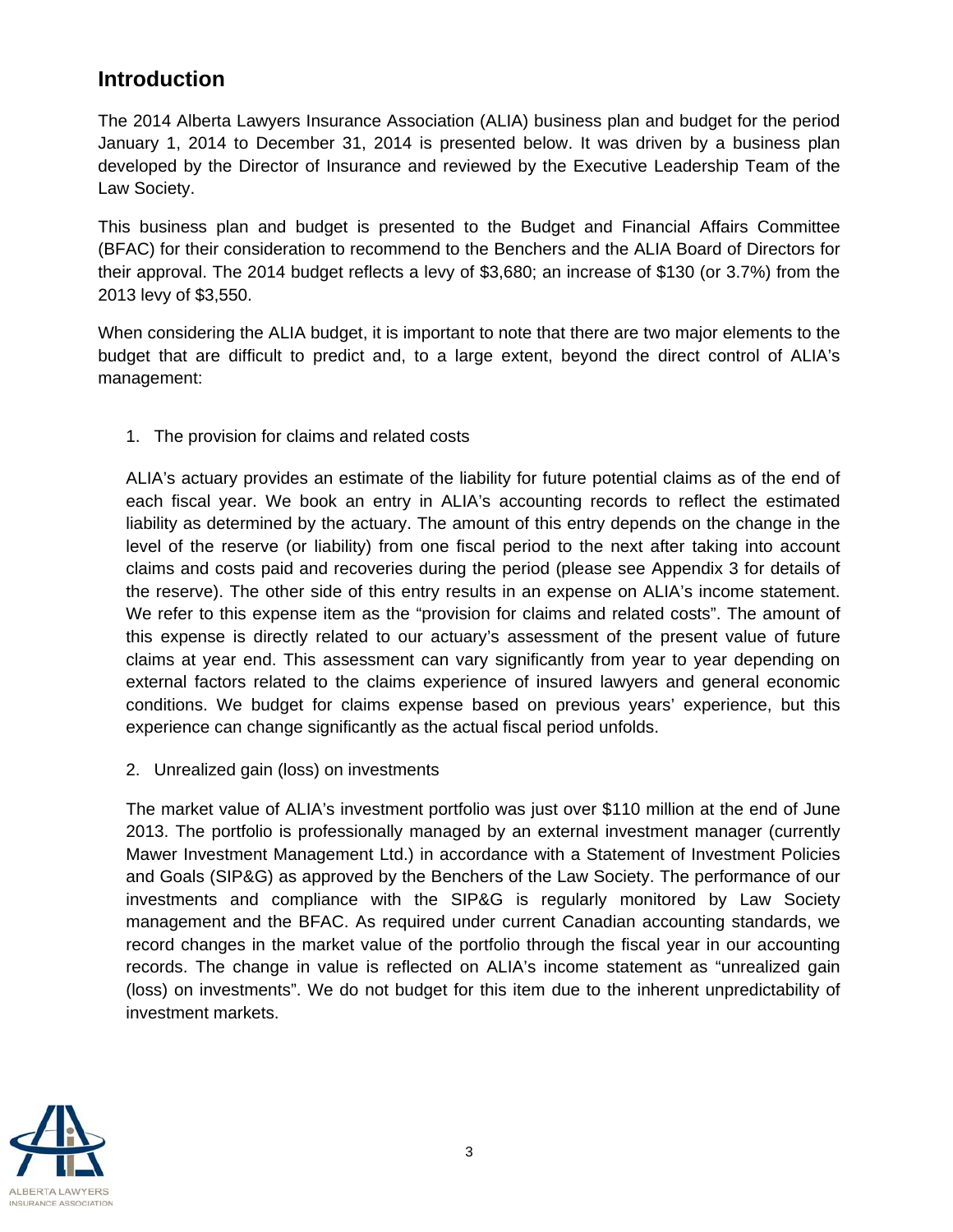## **Corporate backgrounder**

ALIA was established in 1988 to manage the professional liability insurance program for the Law Society. As a wholly-owned subsidiary of the Law Society, ALIA operates as a separate financial entity. ALIA meets the qualifications for a non-profit organization as defined by the Income Tax Act and, as such, is exempt from corporate income taxes.

As a member of the Canadian Lawyers Insurance Association (CLIA), a reciprocal insurance exchange, ALIA handles all claims against insured Alberta lawyers. Under the CLIA policy ALIA has a \$500,000 group deductible per claim. This means that CLIA contributes only to claims exceeding \$500,000. As of July 1, 2014 we anticipated that ALIA will withdraw from the CLIA program and operate its own reciprocal insurance exchange called the Alberta Lawyers Insurance Exchange (ALIEX). ALIA will continue to handle all claims against Alberta lawyers. The \$500,000 group deductible will be paid by ALIA and amounts in excess of \$500,000 will paid by ALIEX.

ALIA recognizes its role within the Law Society and the continual tension between the Law Society's duty to act in the public interest and ALIA's duty to act in the best interest of insured lawyers.

The insurance policy establishes a contract between the insurer and insured lawyers. Sound principles of insurance require the insurer to conduct itself with the utmost good faith in its relationship with insured lawyers. ALIA adheres to this principle. In defending insured lawyers, it is the policy of ALIA to provide a defense to insured lawyers of the highest quality in a costeffective manner given that we are a self-insured group. When a claim is inevitable, ALIA's objective is a quick and fair settlement. Where liability is likely and damages are an issue, ALIA looks for practical and efficient means to reach resolution.

As noted, ALIA and insured lawyers are bound in contract. ALIA is not bound to members of the public nor does it owe a duty of good faith to the public. However, ALIA recognizes its role within the Law Society and its duty to the public by striving to treat the public with good faith, respect and dignity. In handling claims made by self-represented parties, ALIA endeavors to communicate in a fair and timely manner. ALIA ensures that self-represented parties are aware that ALIA does not provide legal advice and that we are the insurer for the lawyer. After a careful review of the matter, we endeavor to resolve the claim as quickly, transparently and fairly as possible whether it be by way of payment of the claim or denial, if appropriate.

ALIA's revenue comes from two distinct sources:

- 1. *Insurance levies (premiums)* Alberta lawyers in private practice (approximately 6,000) are required to be insured by the ALIA program. The limits of insurance coverage per lawyer are \$1 million per occurrence, with a \$2 million annual limit.
- 2. *Investment income* ALIA has a significant amount of funds under professional management. At the last fiscal year end (December 31, 2012), the market value of these funds was approximately \$107 million. The funds have accumulated over time and are held in reserve to address any current or future claims. Investment of the funds is governed by a Statement of Investment Policies and Goals (SIP&G) as approved by the

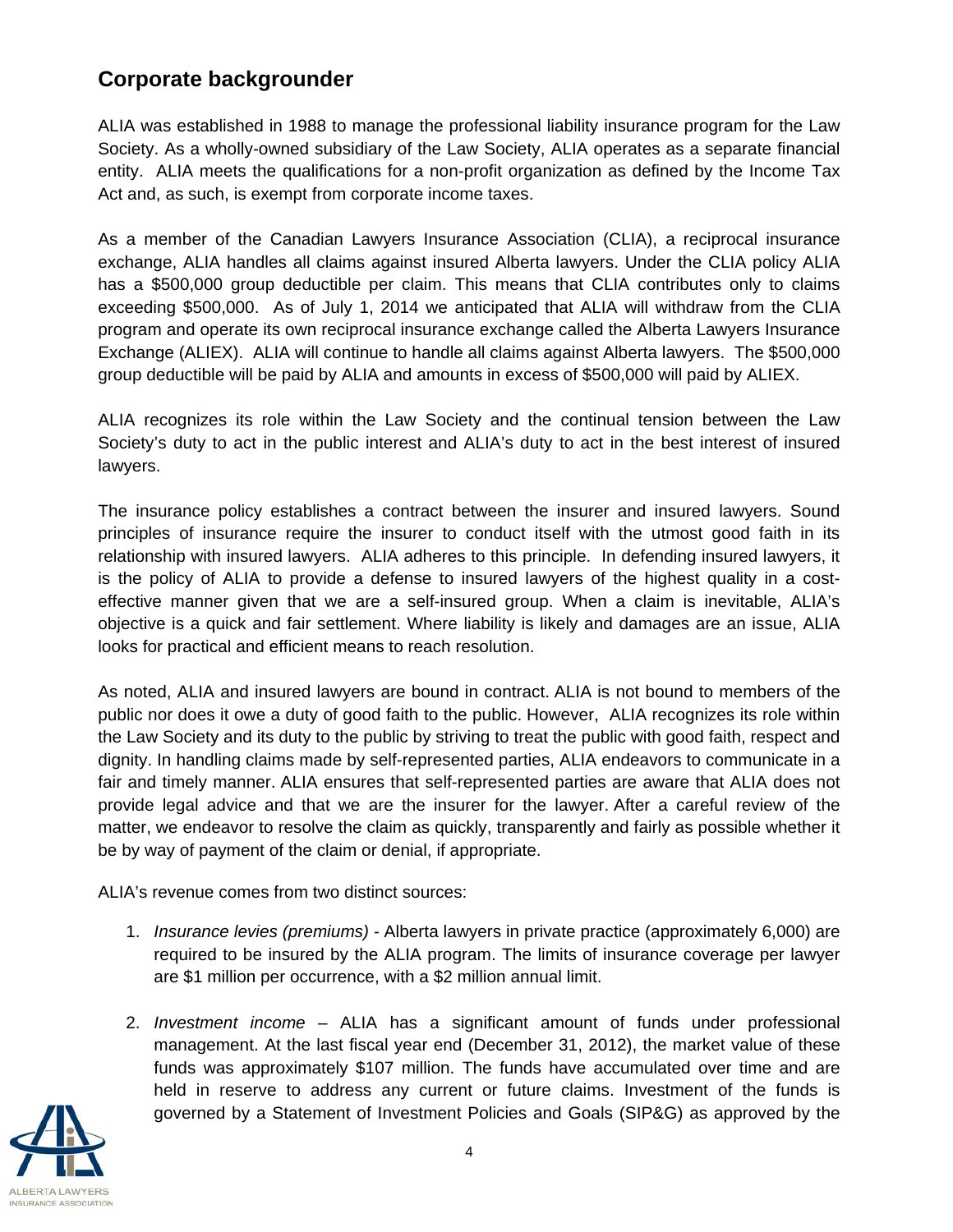Benchers. The performance of the investment manager and their compliance with the SIP&G is actively monitored by the Law Society's management and reviewed on a regular basis by the BFAC.

## **Business Plan**

This year's budget preparation began with the development of a business plan. This business plan forms the foundation of the budget presented later in this document.

ALIA's overall goal is to operate a model insurance program in a manner that supports the Law Society's vision of being recognized as a model regulator. To that end, ALIA strives to manage claims in a fair, reasonable and timely manner so that insured lawyers are protected if they are liable for negligence and that clients who have suffered a loss due to lawyer negligence are fairly compensated.

### **Goals:**

- To operate a restructured insurance vehicle to support the Law Society's vision of being recognized as a model regulator by managing claims in a fair, reasonable and timely manner so that claimants who have suffered a loss due to the negligence or theft of a lawyer are fairly compensated.
- Provide a high level of service.
- Contribute to and share in the Law Society's risk management initiatives for the benefit of the legal profession.
- Promote a culture committed to a positive workplace environment.
- Maintain collaborative and positive working relationships pan organizationally.
- Effectively support and participate in the achievement of the Law Society's Enhanced Performance Management Program organization goals and encourage staff to continue to strive toward their goals pursuant to the program.

### **2014 Initiatives:**

- Incorporate the new insurance program for lawyer theft claims within the insurance program.
- Restructure ALIA in light of the new ALIEX insurance vehicle to enable ALIA to better manage claims now and into the future.
- Ensure that programs are managed in an effective, efficient and financially accountable manner.
- Continue to enhance risk assessment management initiatives.
- Continue to evolve business practices, policies and documentation to exceed the expectations of operating a model insurance program.
- Continue with the Learning, Excellence, Assessment and Development System (LEADS) claims examiner file audit process to fortify performance management processes and drive LEADS into other areas of claims management.
- Enhance the LEADS audit process to include defalcation claims to drive excellence in claims handling.
- Continue to develop and recognize the strengths and skills of staff in order to meet our goals and objectives.

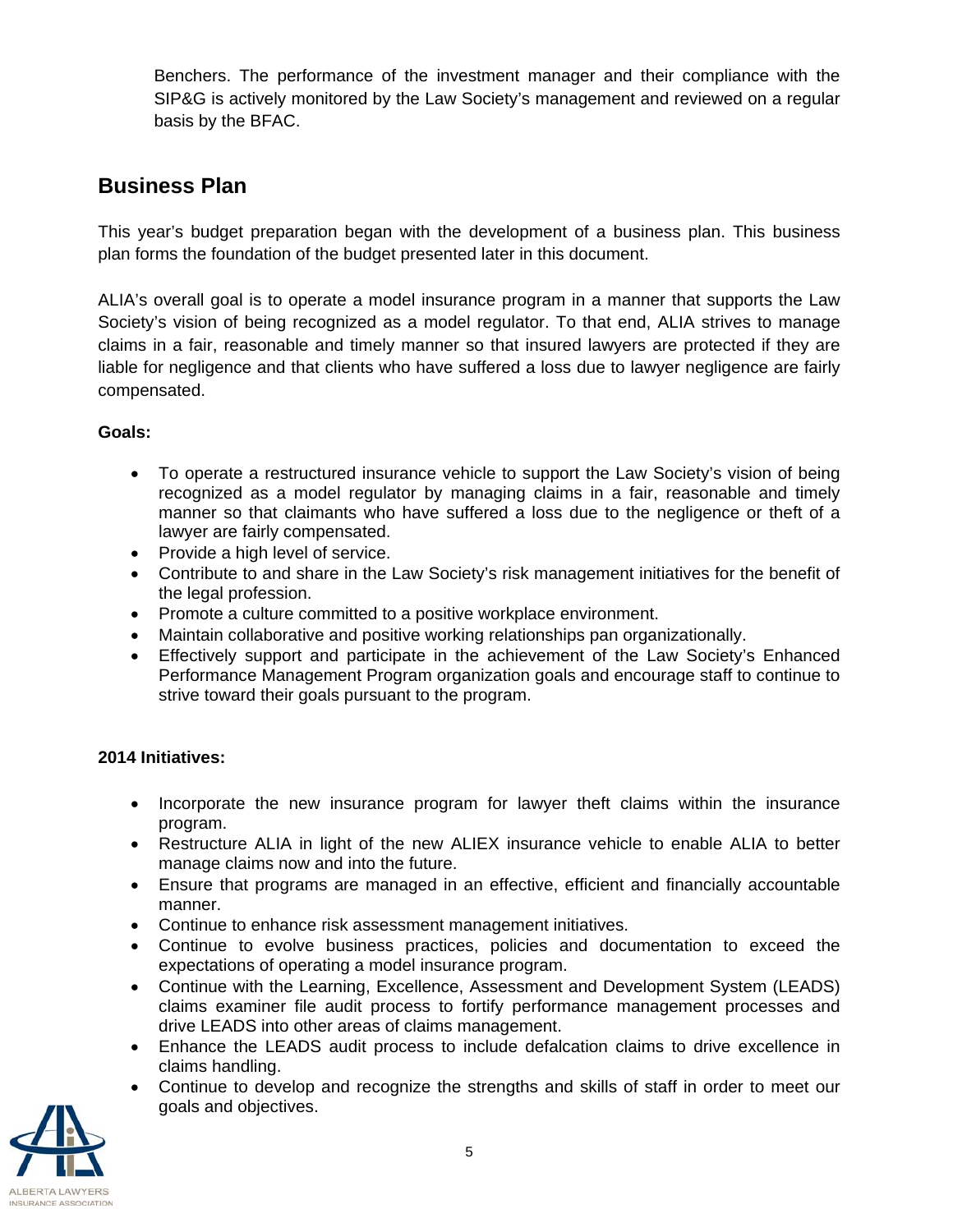- Encourage staff to continue striving toward their goals pursuant to the Law Society's Enhanced Performance Management Program.
- Continue to promote a culture committed to a positive workplace environment.
- Continue to promote collaborative working relationships pan organizationally.

### **Budget**

The following budget is based on a fiscal period ending December 31, 2014. We refer to:

- **Budget 2014**, which means the fiscal period beginning January 1, 2014 and ending December 31, 2014;
- **Budget 2013**, which means the fiscal period beginning January 1, 2013 and ending December 31, 2013; and
- **Forecast 2013**, which is our forecast (a combination of actual financial results and our best estimate of revenue and expenses to the end of the current fiscal period) for the year that began January 1, 2013 and ending December 31, 2013.

### **Budget Assumptions**

- For purposes of estimating revenue from the insurance levy, we have assumed a 1.4% growth in insured lawyers based on historical trends. Budgeted revenue from the annual levy is based on a levy for the July 1, 2014 to June 30, 2015 policy year of \$3,680 per insured lawyer. This levy was recommended by our actuary in his report of September  $23^{rd}$ , 2013.
- The budget for investment income is based on advice from our investment manager and reflects an estimated 2.4% income yield on ALIA's portfolio of cash, bonds and equities. The budget for investment income also reflects a conservative estimate for potential realized gains that may occur as a result of security sales in the portfolio during the budget year.
- Unrealized gains or losses on changes in the market value of investments have not been budgeted as these amounts are virtually impossible to predict and are, by their nature, non-cash items.
- The premium paid to CLIA for excess insurance coverage is based on the number of insured members as at July  $1<sup>st</sup>$  of each year and the premium rate as provided by CLIA at their April meeting. ALIA will pay the CLIA premium for the first six months of 2014. For the balance of fiscal 2014, the premium for excess insurance will be paid to ALIEX.
- The budget for the provision for claims and related costs is based on estimates provided by our actuary in his Actuarial Valuation Report as of June 30, 2013. The actuary provides a range of scenarios (from "Base" to "High Cost") that are considered by the Insurance Committee to arrive at a recommended insurance levy. We have used an average of these estimates to establish the budget for claims and related costs.

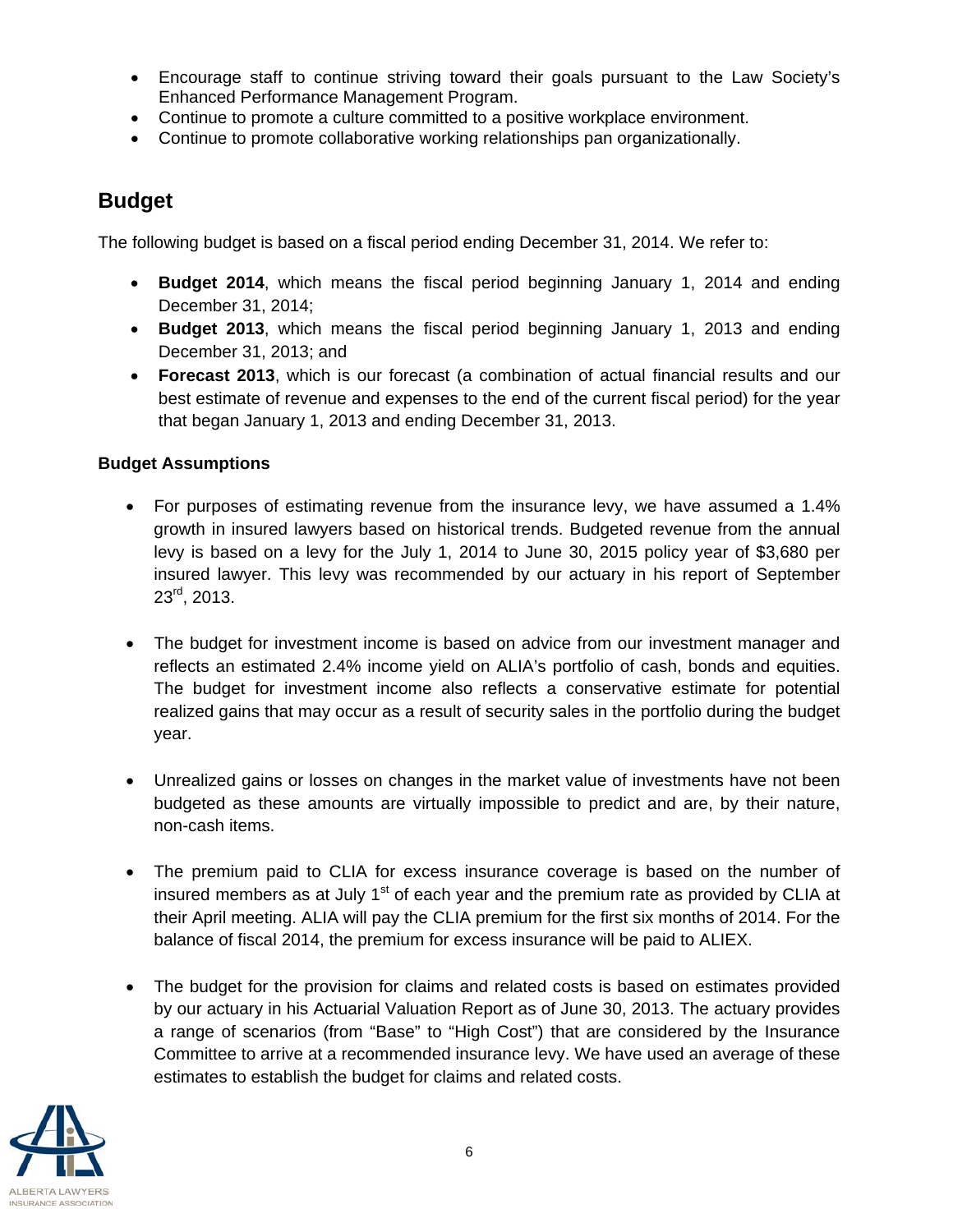#### **Alberta Lawyers Insurance Association Budget For the Year Ending December 31, 2014 (000's)**

|                                        | 2014            | 2013            |  | 2013          | Variance<br>2014 Budget | Variance<br>2013 Forecast     |  |
|----------------------------------------|-----------------|-----------------|--|---------------|-------------------------|-------------------------------|--|
|                                        | <b>Budget</b>   | <b>Forecast</b> |  | <b>Budget</b> |                         | to 2013 Budget to 2013 Budget |  |
|                                        |                 |                 |  |               |                         |                               |  |
| Revenue                                |                 |                 |  |               |                         |                               |  |
| Annual levy                            | \$<br>22,634 \$ | 21,174 \$       |  | 20,820 \$     | $1,814$ \$              | 354                           |  |
| Investment income                      | 4,300           | 5,160           |  | 4,460         | (160)                   | 700                           |  |
|                                        | 26,934          | 26,334          |  | 25,280        | 1,654                   | 1,054                         |  |
| <b>Expenses</b>                        |                 |                 |  |               |                         |                               |  |
| Provision for claims and related costs | 18,825          | 18,000          |  | 18,000        | 825                     |                               |  |
| Salaries and contract costs            | 2,085           | 1,819           |  | 1,965         | 120                     | (146)                         |  |
| <b>CLIA Premium</b>                    | 1,874           | 4,267           |  | 5,021         | (3, 147)                | (754)                         |  |
| Management fee                         | 1,860           | 1,692           |  | 1,656         | 204                     | 36                            |  |
| Insurance reciprocal                   | 1,750           |                 |  |               | 1,750                   |                               |  |
| Investment counsel fees                | 264             | 264             |  | 264           |                         |                               |  |
| Administration                         | 195             | 183             |  | 137           | 58                      | 46                            |  |
| Professional fees                      | 93              | 93              |  | 92            | 1                       | $\mathbf{1}$                  |  |
| Bad debt expense                       |                 | $\overline{2}$  |  |               |                         | $\overline{2}$                |  |
| Amortization                           | 10              | 15              |  | 15            | (5)                     |                               |  |
| Loss prevention                        | 28              | 25              |  | 20            | 8                       | 6                             |  |
|                                        | 26,982          | 26,360          |  | 27,169        | (186)                   | (808)                         |  |
| Net income (loss) before other items   | (48)            | (27)            |  | (1,889)       | 1,840                   | 1,862                         |  |
| Unrealized gain (loss) on investments  |                 | 1,800           |  |               |                         | 1,800                         |  |
| Net income (loss)                      | \$<br>$(48)$ \$ | $1,773$ \$      |  | $(1,889)$ \$  | $1,840$ \$              | 3,662                         |  |

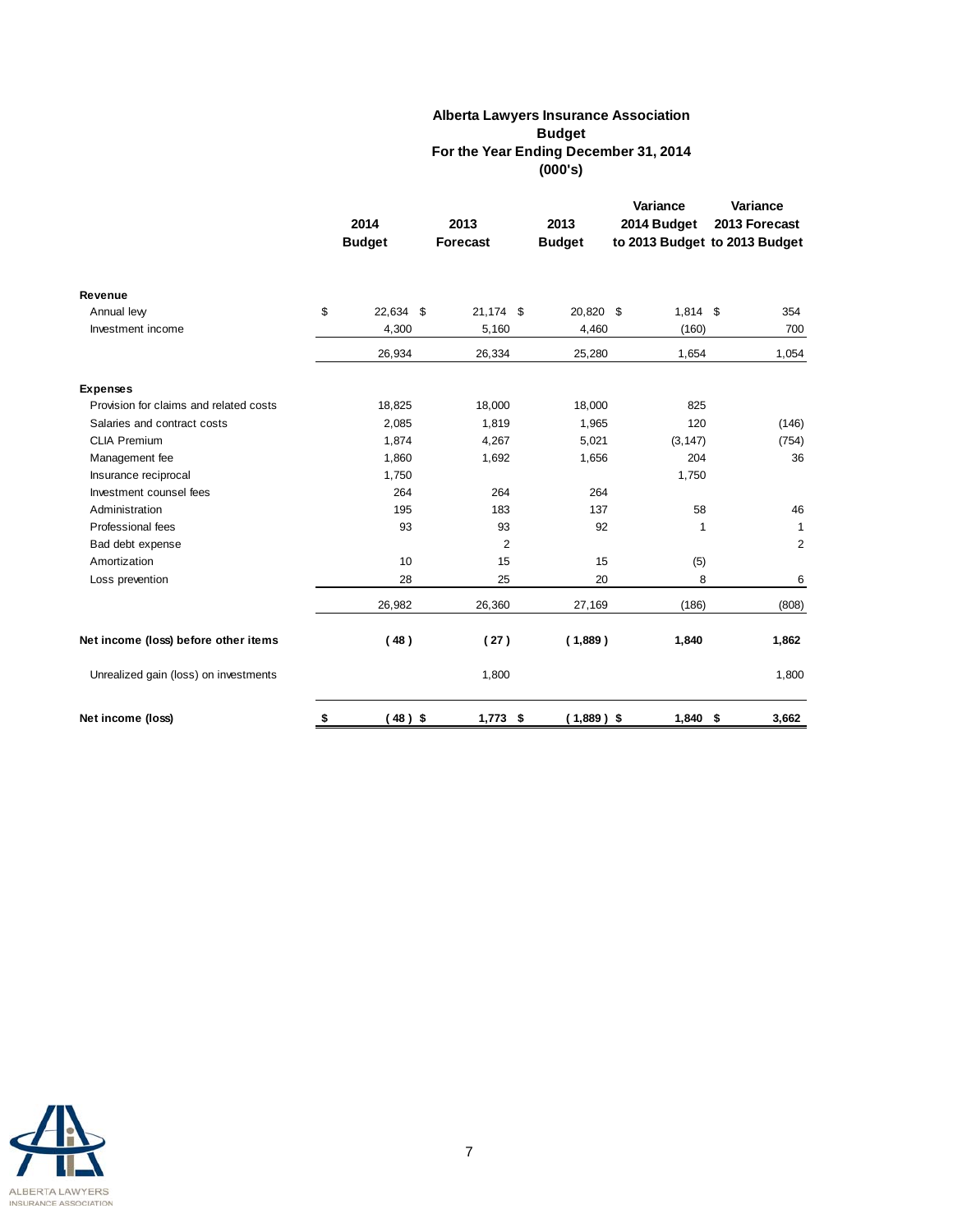### **Appendix 1 – Historical Levy Comparison**

#### The Alberta Lawyers Insurance Association **Budget** For the Year Ending December 31, 2014



### **LEVY HISTORY**

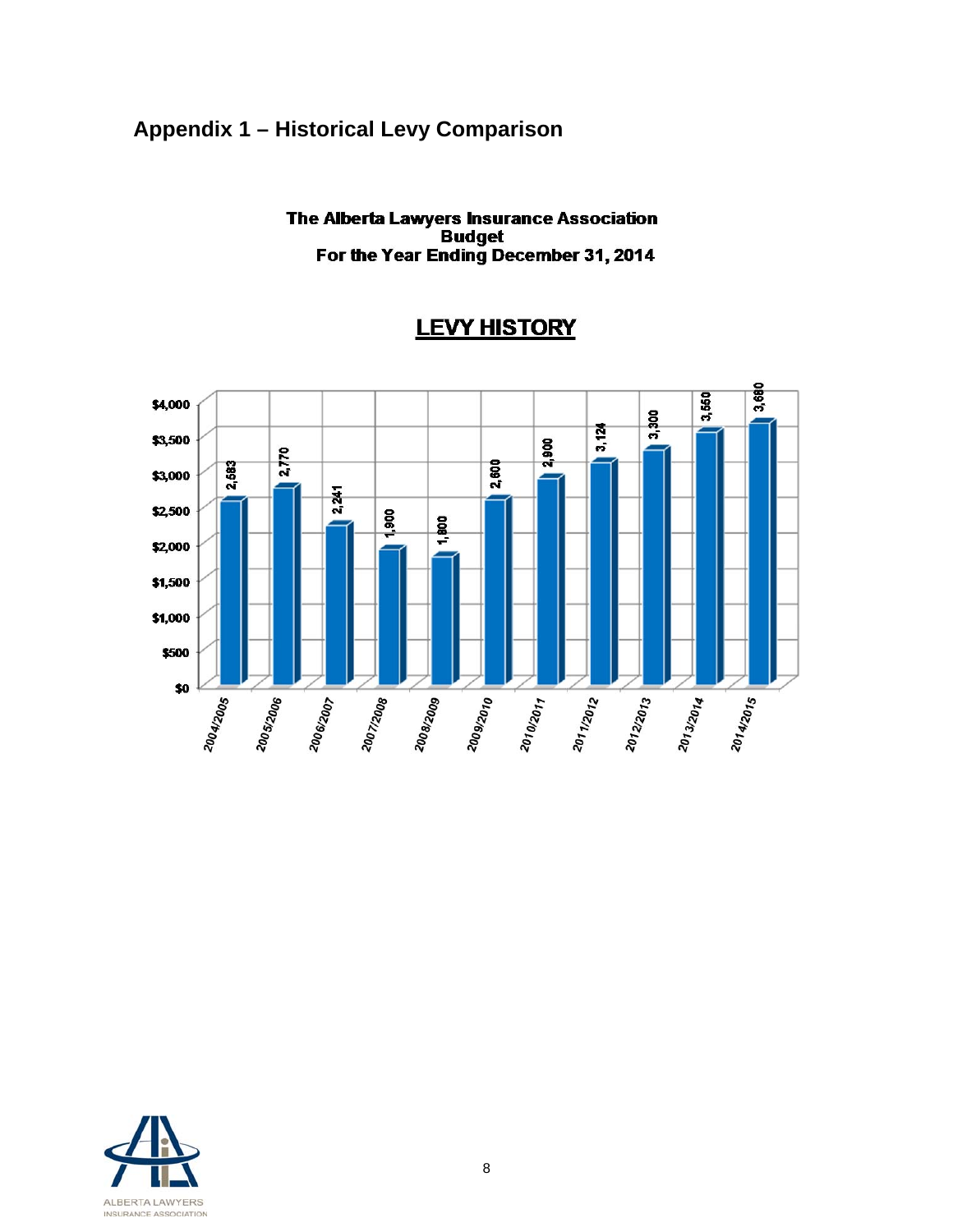# **Appendix 2 – Fund Balance Analysis**

### **Alberta Lawyers Insurance Association Estimated Accumulated Surplus (000s)**

| Actual balance at December 31, 2012          | \$34,012 |
|----------------------------------------------|----------|
| Forecast net income to December 31, 2013     | 1,773    |
| Forecast balance at December 31, 2013        | \$35,785 |
| Budgeted net loss to December 31, 2014       | (48)     |
| <b>Budgeted balance at December 31, 2014</b> | 35,737   |

#### *Note:*

*Accumulated Surplus, also known as Net Assets or Retained Earnings, is the difference between Assets and Liabilities and represents the residual equity in ALIA available to pay future claims.* 

*Based on the advice and analysis of ALIA's actuary, the recommended minimum accumulated surplus is \$40 million.*